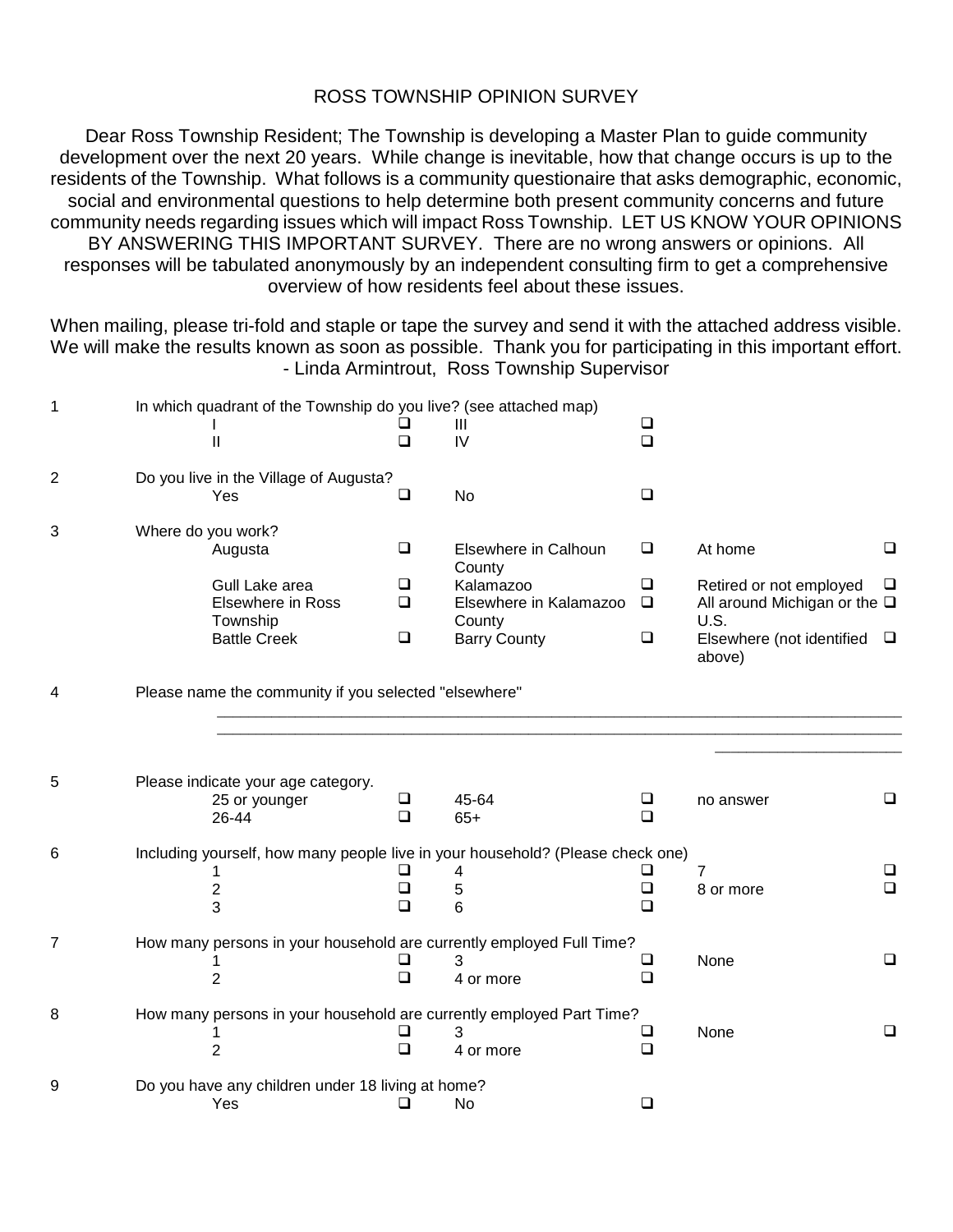| 10 | Is anyone in your household over 65?<br>Yes                                                                                                                                                                 | ப           | No                                           | □           |                                         |             |
|----|-------------------------------------------------------------------------------------------------------------------------------------------------------------------------------------------------------------|-------------|----------------------------------------------|-------------|-----------------------------------------|-------------|
| 11 | Do you have a home-based business or a business office in your home?<br>Yes                                                                                                                                 | □           | No                                           | ❏           |                                         |             |
| 12 | In which type of dwelling do you live?<br>single-family house<br>apartment/condominium                                                                                                                      | ❏<br>$\Box$ | duplex<br>mobile home                        | ❏<br>$\Box$ |                                         |             |
| 13 | Do you own or rent your dwelling?<br>Own                                                                                                                                                                    | ❏           | Rent                                         | $\Box$      |                                         |             |
| 14 | How long have you owned/rented property in Ross Township?<br>Less than 3 years<br>3 to 5 years                                                                                                              | ⊔<br>□      | 6 to 9 years<br>10 to 20 years               | ❏<br>$\Box$ | More than 20 years                      | ❏           |
| 15 | Annual Household Income (Please check the applicable range). NOTE: THIS INFORMATION IS FOR<br>STATISTICAL PURPOSES ONLY. REMEMBER, YOUR RESPONSE IS ANONYMOUS.<br>Less than \$10,000<br>$$10,000 - $24,999$ | ❏<br>$\Box$ | \$25,000 - \$34,999<br>$$35,000 - $50,999$   | ❏<br>$\Box$ | \$51,000 - \$74,999<br>\$75,000 or more | ❏<br>$\Box$ |
| 16 | Please indicate the type of school your child/children attend?<br>pre-school<br>public                                                                                                                      | ⊔<br>$\Box$ | private/parochial<br>charter                 | ❏<br>$\Box$ | home school<br>no children in school    | $\Box$      |
| 17 | What school system are you in?<br><b>Gull Lake School District</b>                                                                                                                                          | $\Box$      | Galesburg/Augusta School□<br><b>District</b> |             |                                         |             |
| 18 | Are you satisfied with the quality of public education provided by your District?<br>Yes                                                                                                                    | ⊔           | No                                           | ⊔           | No Opinion                              | ❏           |

## Please indicate how you feel about each of the following Current Issues/Conditions in the Township

Issues

| 19 |                                                                        |               |                  |   |                                                 |   |            |
|----|------------------------------------------------------------------------|---------------|------------------|---|-------------------------------------------------|---|------------|
|    |                                                                        | Not a Problem | Possible Problem |   | Slight Problem Moderate Problem Serious Problem |   | No Opinion |
|    | Pollution of water quality                                             | ❏             | ❏                | ❏ |                                                 |   |            |
|    | Division of farmland for<br>residential development in<br>the Township | □             | ❏                | ∩ | ⊓                                               | ∩ |            |
|    | Loss of open space in the<br>Township                                  | ◻             | □                | ⊓ |                                                 |   |            |
|    | Loss of wetlands in the<br>Township                                    | ∩             | ❏                | □ | ⊓                                               | n |            |
|    | Soil erosion in the<br>Township                                        | ⊓             | □                | n |                                                 |   |            |
|    | Traffic congestion on<br>Township roads                                | □             | n                |   |                                                 |   |            |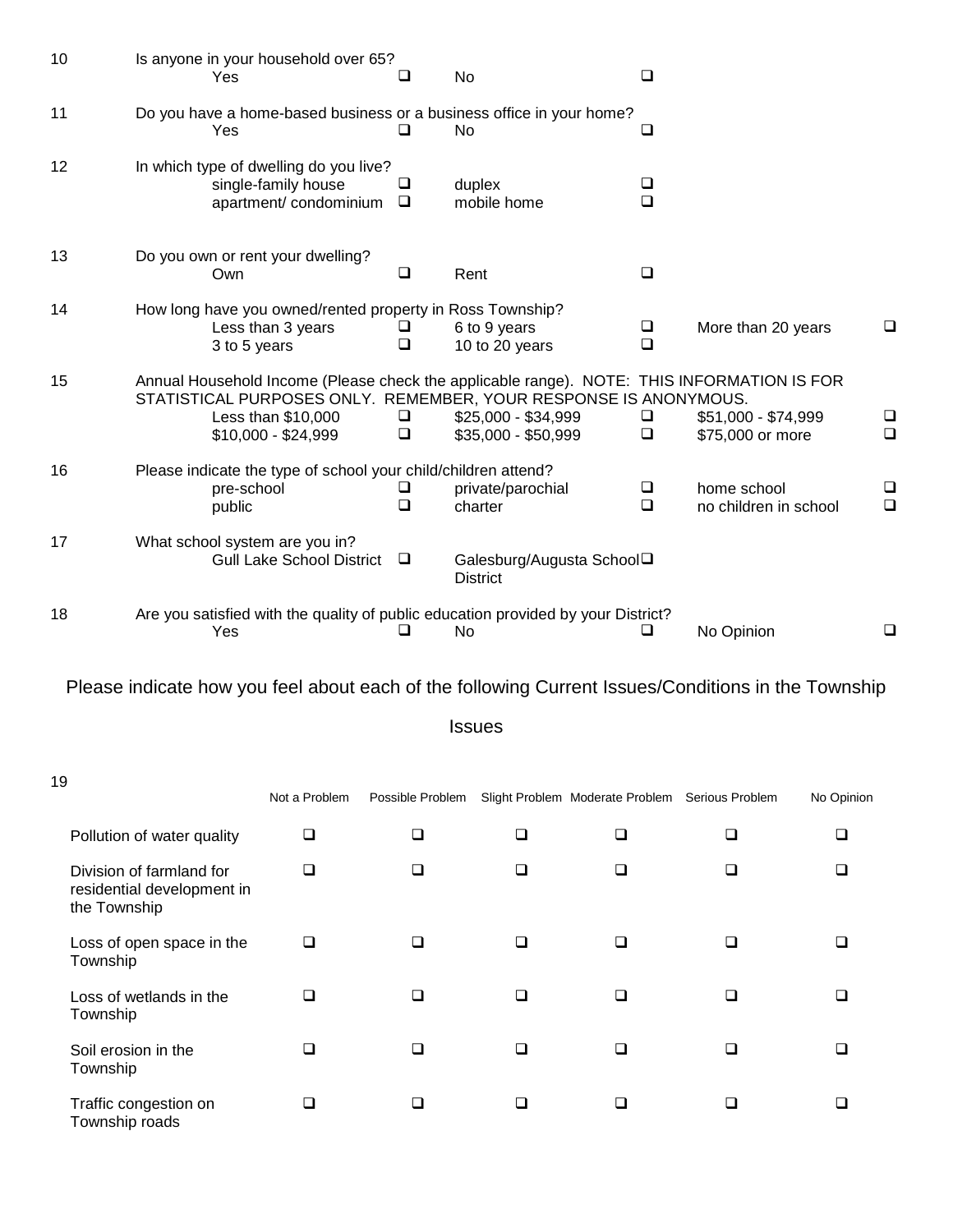| Motorist speeding on<br>Township roads                      |  |  |  |
|-------------------------------------------------------------|--|--|--|
| Cost of single-family homes                                 |  |  |  |
| Density of water uses on<br>lakes (docks and<br>watercraft) |  |  |  |

## **Conditions**

| 20                                                        | Excellent | Good   | Fair | Poor   | Very Poor | No Opinion |  |
|-----------------------------------------------------------|-----------|--------|------|--------|-----------|------------|--|
| Quality of drinking water                                 | ❏         | ❏      | □    | □      | ◻         |            |  |
| Drainage/ flood protection                                | ❏         | $\Box$ | □    | $\Box$ | □         | □          |  |
| Quality of lakes/wetlands                                 | ❏         | $\Box$ | □    | $\Box$ | □         | n          |  |
| Police protection                                         | ❏         | $\Box$ | □    | □      | ◻         | □          |  |
| Fire protection                                           | ❏         | □      | □    | □      | □         | □          |  |
| Zoning code enforcement                                   | $\Box$    | $\Box$ | ❏    | □      | □         | □          |  |
| Building code enforcement                                 | ❏         | □      | ❏    | $\Box$ | □         | □          |  |
| Recycling services                                        | ◻         | □      | □    | □      | □         | $\Box$     |  |
| Road maintenance                                          | □         | □      | □    | $\Box$ | □         | n          |  |
| <b>Communication facilities</b><br>(cablevision/internet) | □         | □      |      | □      | □         |            |  |
| General quality of life in<br>Township                    | □         |        |      | ∩      |           |            |  |

## Please indicate how you feel about each of the following Future Issues/Concerns

21 Rank from 1 to 6 the following issues/concerns (1 being most important, 6 being least important):<br>Population growth □ Loss of open fields □ Loss of wood - lar Loss of open fields pastures farms  $\square$   $\qquad \qquad$  Loss of wood - lands  $\square$ Commercial Industrial development  $\Box$  Quality of lakes wetlands  $\Box$  Other  $\Box$ 

Please indicate how you feel about each of the following Future Issues/Concerns (continued)

| 22                                                          |                       |       |  |                                    |
|-------------------------------------------------------------|-----------------------|-------|--|------------------------------------|
|                                                             | <b>Strongly Agree</b> | Agree |  | Neutral Disagree Strongly Disagree |
|                                                             |                       |       |  |                                    |
| Single family housing should be encouraged in the Township. |                       |       |  |                                    |
| Apartment housing should be encouraged in the Township.     |                       |       |  |                                    |
| More housing is needed for seniors in the Township.         |                       |       |  |                                    |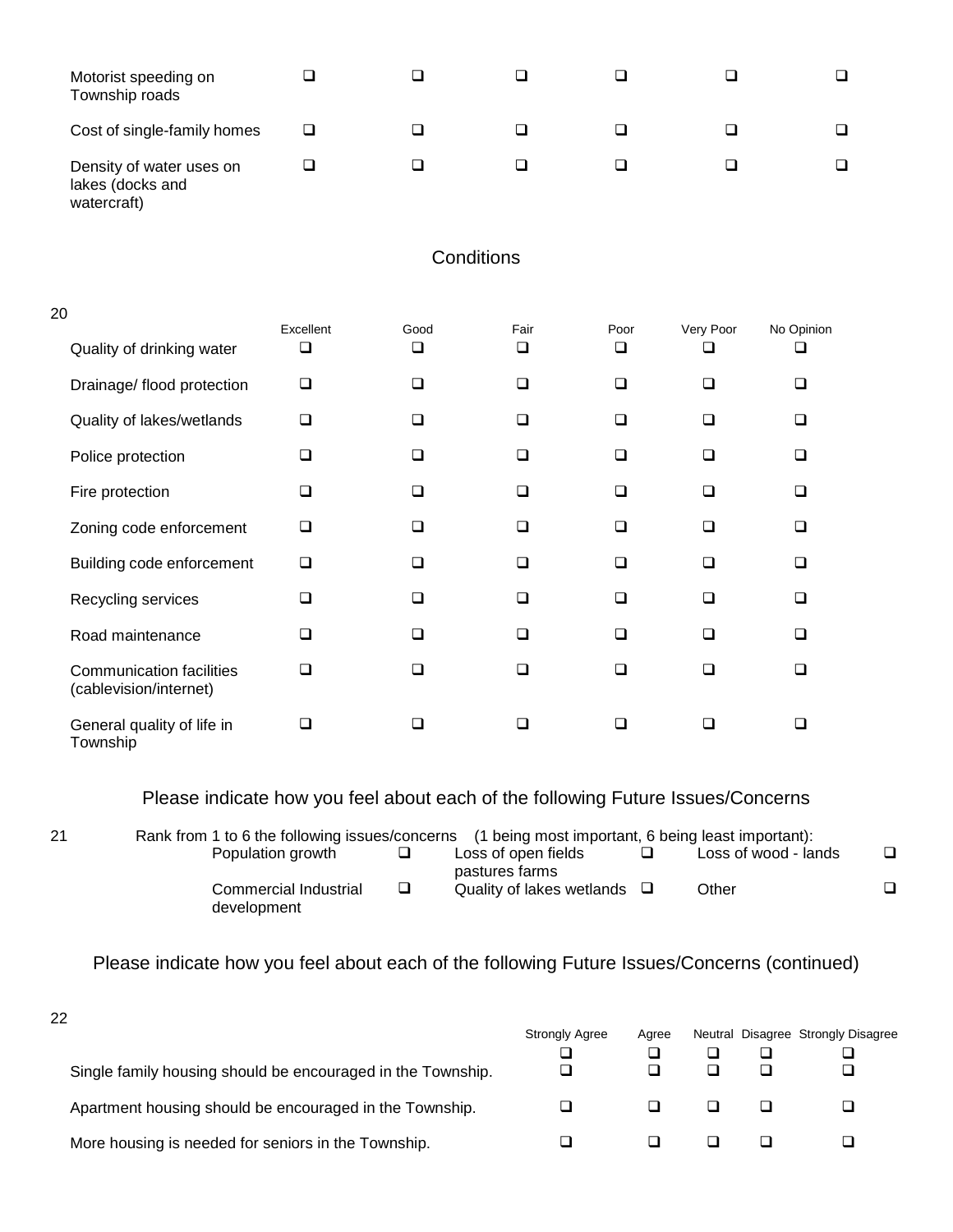| New retail stores, services businesses, or shopping centers,<br>should be encouraged in the Township. | $\Box$ | ❏      | ❏      | ❏      | $\Box$ |
|-------------------------------------------------------------------------------------------------------|--------|--------|--------|--------|--------|
| Industrial development should be encouraged in the Township.                                          | $\Box$ | $\Box$ | $\Box$ | $\Box$ | $\Box$ |
| Tax abatements should be granted to attract industrial<br>development into the Township.              | $\Box$ | $\Box$ | $\Box$ | □      | $\Box$ |
| Bike trails should be designed along roads in the Township.                                           | ❏      | $\Box$ | $\Box$ | $\Box$ | $\Box$ |
| Separate hiking / biking trails should be established in the<br>Township                              | $\Box$ | $\Box$ | $\Box$ | $\Box$ | $\Box$ |
| Development of more parks and recreation facilities should be<br>encouraged in the Township.          | $\Box$ | $\Box$ | $\Box$ | $\Box$ | $\Box$ |
| Natural areas in the Township should be preserved.                                                    | $\Box$ | $\Box$ | $\Box$ | □      | $\Box$ |
| Farmland in the Township should be preserved.                                                         | $\Box$ | $\Box$ | $\Box$ | ❏      | $\Box$ |
| Open space in the Township should be preserved.                                                       | $\Box$ | $\Box$ | $\Box$ | $\Box$ | $\Box$ |
| Sign regulations in the Township should be more strict.                                               | $\Box$ | $\Box$ | $\Box$ | $\Box$ | $\Box$ |
| Public funds should be used to attract new business.                                                  | $\Box$ | $\Box$ | $\Box$ | $\Box$ | $\Box$ |
| There should be a limit on the number of domestic animals<br>permitted at a nonfarm residence.        | $\Box$ | $\Box$ | $\Box$ | $\Box$ | $\Box$ |
| All existing subdivisions should have street lighting                                                 | $\Box$ | $\Box$ | $\Box$ | $\Box$ | $\Box$ |
| New subdivisions should have street lighting.                                                         | $\Box$ | ❏      | $\Box$ | $\Box$ | $\Box$ |
| Township roads need to be better maintained.                                                          | $\Box$ | $\Box$ | $\Box$ | $\Box$ | $\Box$ |
| The Township needs more police protection.                                                            | $\Box$ | $\Box$ | $\Box$ | $\Box$ | $\Box$ |
| The Township needs more fire protection.                                                              | ❏      | ❏      | ❏      | ❏      | $\Box$ |
| The Township needs faster / better ambulance service.                                                 | $\Box$ | ⊔      | ❏      | ப      | ❏      |
| The Township needs yard waste pickup.                                                                 | $\Box$ | ⊔      | $\Box$ | ப      | ❏      |
| The Township needs improved recycling service.                                                        | ❏      | ❏      | $\Box$ | □      | $\Box$ |
| The Township should promote expansion of water mains and<br>sanitary sewers to unserved areas.        | $\Box$ | $\Box$ | $\Box$ | ❏      | $\Box$ |
| The Township should support development of communication<br>towers.                                   | $\Box$ | $\Box$ | ❏      | ❏      | $\Box$ |
| I favor keeping the Public Access Channel on cable TV.                                                | $\Box$ | ⊔      | ❏      | ❏      | ❏      |
|                                                                                                       |        |        |        |        |        |

| 23 | More traffic lights or stop signs are needed in certain places. |  |          |  |
|----|-----------------------------------------------------------------|--|----------|--|
|    | Agree                                                           |  | Disagree |  |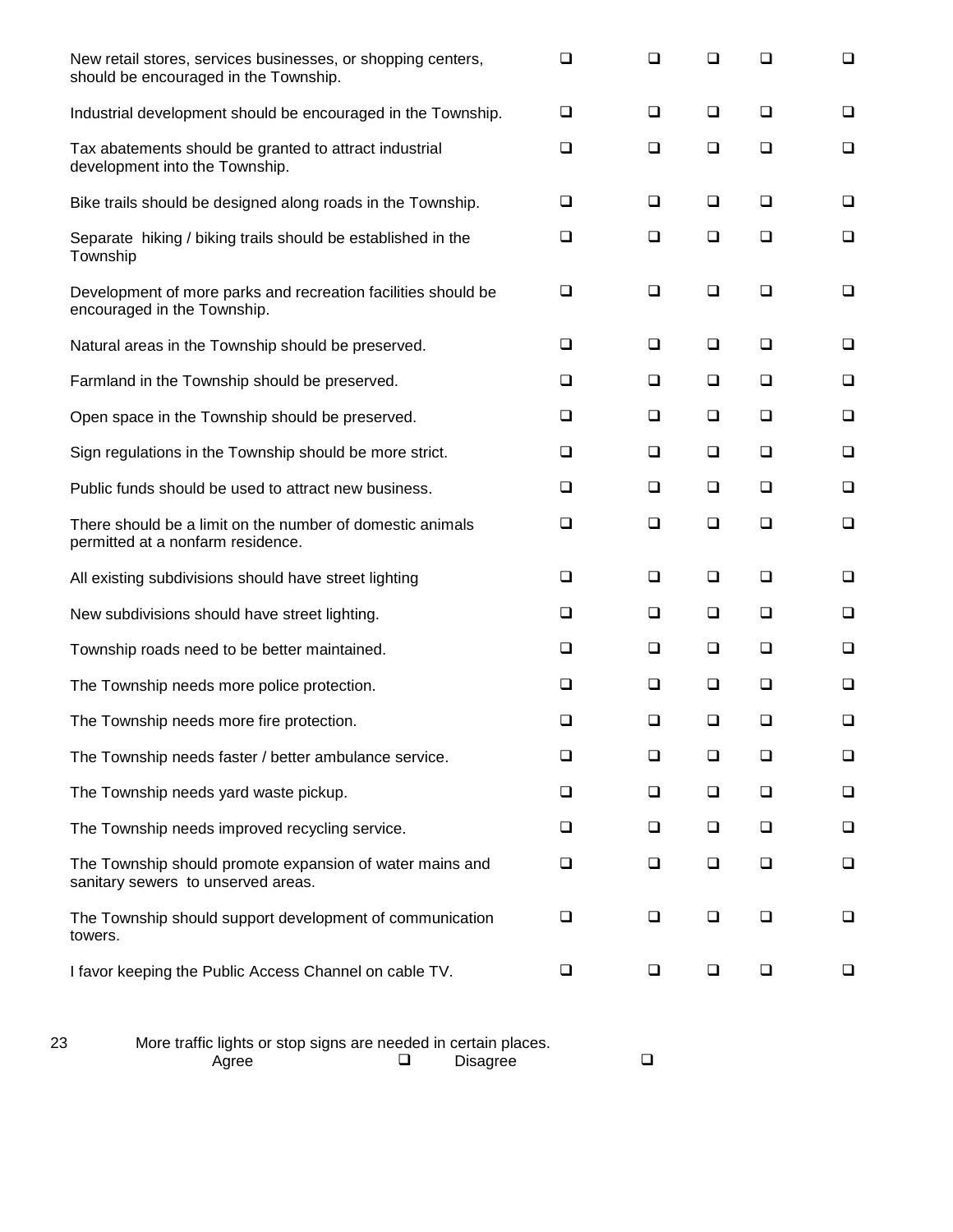| 24 | Please name the intersection (s) if you agree. |                                                                                                 |                  |                                                                        |                       |                                                                                                                                                                                                                                                                                                                                                |                       |  |  |  |
|----|------------------------------------------------|-------------------------------------------------------------------------------------------------|------------------|------------------------------------------------------------------------|-----------------------|------------------------------------------------------------------------------------------------------------------------------------------------------------------------------------------------------------------------------------------------------------------------------------------------------------------------------------------------|-----------------------|--|--|--|
|    |                                                |                                                                                                 |                  |                                                                        |                       |                                                                                                                                                                                                                                                                                                                                                |                       |  |  |  |
|    |                                                |                                                                                                 |                  |                                                                        |                       |                                                                                                                                                                                                                                                                                                                                                |                       |  |  |  |
| 25 |                                                | Major street intersections should have improved illumination.<br><b>Strongly Agree</b><br>Agree | ❏<br>$\Box$      | <b>Neutral</b><br><b>Disagree</b>                                      | $\Box$<br>$\Box$      | <b>Strongly Disagree</b>                                                                                                                                                                                                                                                                                                                       | $\Box$                |  |  |  |
| 26 |                                                | Please name the intersection (s) if you agree or strongly agree.                                |                  |                                                                        |                       |                                                                                                                                                                                                                                                                                                                                                |                       |  |  |  |
| 27 |                                                |                                                                                                 |                  |                                                                        |                       | Which do you think are the MOST important items that should be dealt with in the Township? Please mark only                                                                                                                                                                                                                                    |                       |  |  |  |
|    |                                                | five, 1 being most important, 5 being least important of the five.<br>Quality of drinking water | $\Box$           | Park and recreation                                                    | $\Box$                | Expanded water/ sewer                                                                                                                                                                                                                                                                                                                          | ❏                     |  |  |  |
|    |                                                | Drainage<br>Road maintenance                                                                    | $\Box$<br>$\Box$ | facilities<br>Sign regulation<br>Public funding for                    | $\Box$<br>$\Box$      | areas<br>Stop signs/lights<br>Intersection illuminations                                                                                                                                                                                                                                                                                       | $\Box$<br>$\Box$      |  |  |  |
|    |                                                | Code enforcement                                                                                | $\Box$           | attraction of businesses<br>Tax abatements for<br>industry             | $\Box$                | Loss of farmland                                                                                                                                                                                                                                                                                                                               | $\Box$                |  |  |  |
|    |                                                | Trash collection                                                                                | $\Box$           | Limits on domestic animals <sup>I</sup>                                |                       | Loss of open space /<br>natural areas                                                                                                                                                                                                                                                                                                          | $\Box$                |  |  |  |
|    |                                                | Cablevision/internet<br>access                                                                  | $\Box$           | Street lighting                                                        | $\Box$                | Loss of wetlands                                                                                                                                                                                                                                                                                                                               | $\Box$                |  |  |  |
|    |                                                | New single-family housing $\square$                                                             |                  | New bike trails                                                        | $\Box$                | Soil erosion                                                                                                                                                                                                                                                                                                                                   | $\Box$                |  |  |  |
|    |                                                | Concentration of<br>manufactured home parks                                                     | $\Box$           | Police protection                                                      | $\Box$                | Traffic congestion                                                                                                                                                                                                                                                                                                                             | $\Box$                |  |  |  |
|    |                                                | New apartment housing<br>New senior housing<br>Commercial development □                         | $\Box$<br>$\Box$ | Fire protection<br>Ambulance service<br>Yard waste pickup              | ❏<br>$\Box$<br>$\Box$ | Speeding<br>Pollutants<br>Housing costs                                                                                                                                                                                                                                                                                                        | ❏<br>$\Box$<br>$\Box$ |  |  |  |
|    |                                                | Industrial development                                                                          | $\Box$           | Recycling services                                                     | $\Box$                | Groundwater protection                                                                                                                                                                                                                                                                                                                         | $\Box$                |  |  |  |
| 28 |                                                | Would you be willing to pay additional taxes to address one or all of those five issues?<br>Yes | ❏                | No                                                                     | ப                     |                                                                                                                                                                                                                                                                                                                                                |                       |  |  |  |
| 29 |                                                | If not all, list ones for which you stated "Yes".                                               |                  |                                                                        |                       |                                                                                                                                                                                                                                                                                                                                                |                       |  |  |  |
|    |                                                |                                                                                                 |                  |                                                                        |                       |                                                                                                                                                                                                                                                                                                                                                |                       |  |  |  |
| 30 |                                                | preservation, would you be willing to pay an additional:                                        |                  |                                                                        |                       | Under existing State law, Ross Township could pay agricultural or open space landowners for the rights to<br>preserve the land as agricultural land or open space. For example, if the Township was to purchase 900 acres of<br>agricultural land (about 25% of all agricultural land in the Township) for continued agricultural land use and |                       |  |  |  |
|    |                                                | \$125.00 per year for 10<br>years for a \$100,000<br>market value home?                         | $\Box$           | \$83.00 per year for 15<br>years for a \$100,000<br>market value home? | $\Box$                | Not be assessed at all and $\square$<br>not purchase the land.                                                                                                                                                                                                                                                                                 |                       |  |  |  |
| 31 |                                                |                                                                                                 |                  |                                                                        |                       | Are there conditions at a particular location in the Township you feel should be improved? If so, what and where?                                                                                                                                                                                                                              |                       |  |  |  |
|    |                                                |                                                                                                 |                  |                                                                        |                       |                                                                                                                                                                                                                                                                                                                                                |                       |  |  |  |

\_\_\_\_\_\_\_\_\_\_\_\_\_\_\_\_\_\_\_\_\_\_\_\_